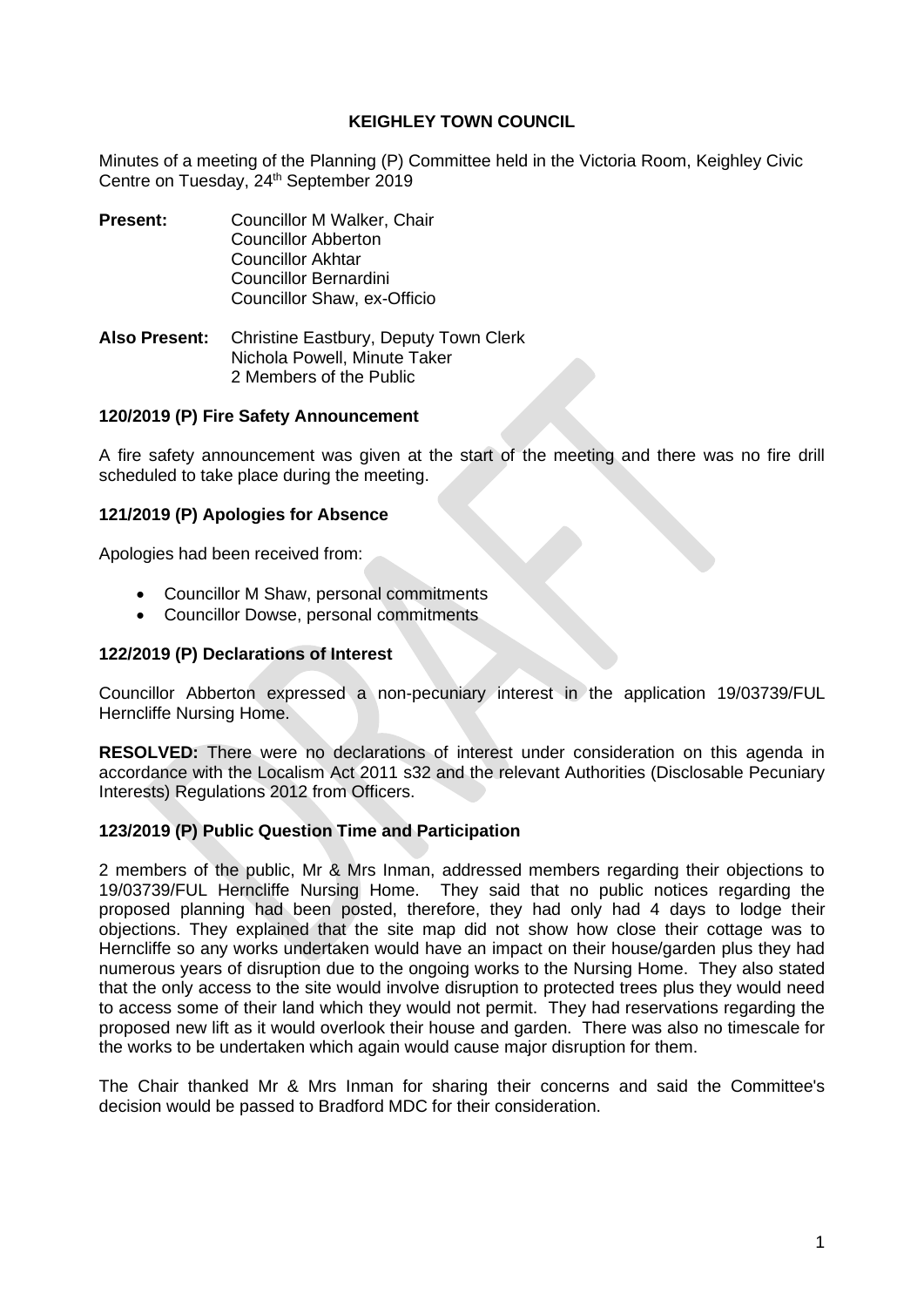## **124/2019 (P) Minutes**

RESOLVED to confirm the minutes of the meeting held on Tuesday, 3<sup>rd</sup> September 2019 be confirmed as a true record of the proceedings and signed by the Chair. **125/2019 (P) Committee Comments on Planning Applications**

# **i) New Applications**

|                | <b>Plan Number</b> | <b>Comment</b>                                                   |
|----------------|--------------------|------------------------------------------------------------------|
|                | 19/03663/FUL       | Recommended approval.                                            |
| $\overline{2}$ | 19/03682/HOU       | Recommended approval.                                            |
| 3              | 18/03100/NMA01     | Recommended approval.                                            |
| $\overline{4}$ | 19/03694/FUL       | Recommended approval.                                            |
| 5              | 19/03686/FUL       | Recommended approval depending on the suitability of the         |
|                |                    | materials used, the drainage, circulation tests and septic tank. |
|                |                    | 1 abstention                                                     |
| 6              | 17/06276/SUB02     | Recommended approval.                                            |
| 7              | 19/03696/FUL       | Recommended approval.                                            |
| 8              | 19/03708/FUL       | Recommended approval.                                            |
| 9              | 19/03722/TPO       | Keighley Town Council defer to the arbouriculturist.             |
| 10             | 19/03732/HOU       | Recommended approval.                                            |
| 11             | 19/03711/HOU       | Recommended approval.                                            |
| 12             | 19/03724/FUL       | Recommended approval.                                            |
| 13             | 19/03736/FUL       | Recommended approval.                                            |
| 14             | 19/03738/HOU       | Recommended approval.                                            |
| 15             | 19/03737/LBC       | Recommended approval.                                            |
| 16             | 19/03739/FUL       | Keighley Town Council recommends refusal due to access           |
|                |                    | issues, being in a conservation area and lack of consultation.   |
| 17             | 19/03806/CLE       | Recommended approval.                                            |
| 18             | 19/03833/PNA       | Recommended approval.                                            |
| 19             | 19/03839/HOU       | Recommended approval.                                            |
| 20             | 19/03900/ADV       | Recommended approval.                                            |

# **ii) Applications Granted**

|                   | 19/02771/HOU | 2 Braithwaite Road, Keighley                                    |  |
|-------------------|--------------|-----------------------------------------------------------------|--|
|                   |              | Two storey side and rear extension with detached garage.        |  |
| 2                 | 19/02767/HOU | 214 Thwaites Brow Road, Keighley                                |  |
|                   |              | Part two and single storey rear extension.                      |  |
| 3<br>19/02899/HOU |              | 1 Redcliffe Grove, Keighley                                     |  |
|                   |              | Two storey side extension.                                      |  |
| 4                 | 19/02876/ADV | Village Institute, 11 Main Road, East Morton                    |  |
|                   |              | Installation of one externally illuminated 4050 x 500mm fascia  |  |
|                   |              | sign.                                                           |  |
| 5                 | 19/03363/TPO | Unit 1, Riverside, Keighley                                     |  |
|                   |              | T1 Sycamore - remove.                                           |  |
|                   |              | T2 Beech - crown lift to 3.5m and cut back to clear building by |  |
|                   |              | 2m, leaving spread of 3m on building side.                      |  |
| 6                 | 19/03430/CPN | 166 Skipton Road, Keighley                                      |  |
|                   |              | G1 Group of 3 x conifers -fell.                                 |  |
| 7                 | 19/02584/FUL | Farfield, Morton Lane, East Morton                              |  |
|                   |              | Part demolition of existing dwelling and construction of two    |  |
|                   |              | new detached dwellings.                                         |  |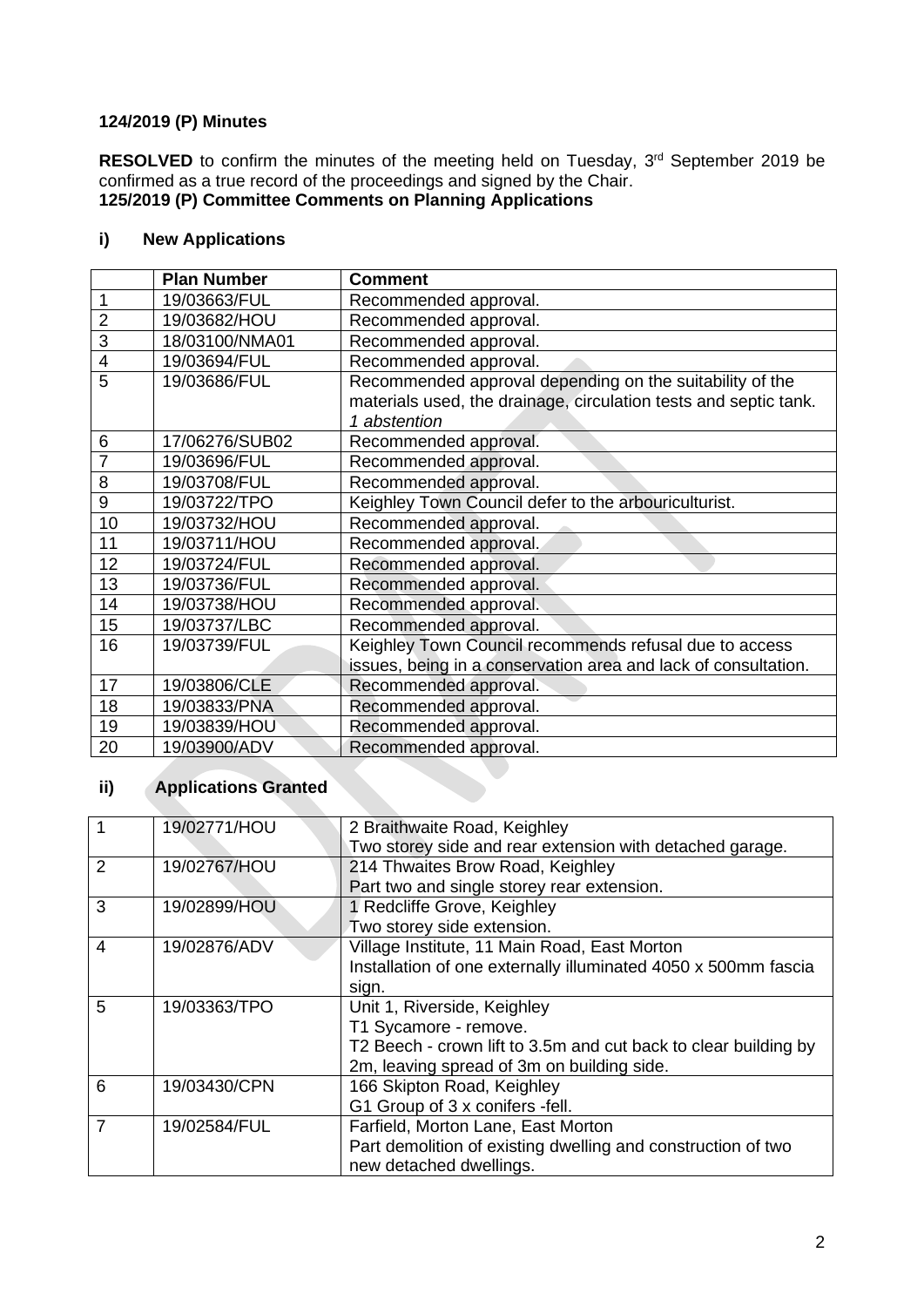| 8  | 19/02739/HOU   | 5 Westfell Way, Keighley                                                  |  |
|----|----------------|---------------------------------------------------------------------------|--|
|    |                | Single storey rear extension with external ramp.                          |  |
| 9  | 19/02923/HOU   | 2 Leach Way, Riddlesden                                                   |  |
|    |                | Raised patio and associated alterations to fenestration.                  |  |
| 10 | 19/02915/HOU   | Royd View, Carlton Road, Thwaites Brow                                    |  |
| 11 | 19/03005/FUL   | Single storey front and rear extension.<br>27 Lawkholme Lane, Keighley    |  |
|    |                | Installation of new shopfront.                                            |  |
| 12 | 19/03006/HOU   | 3 Kingsway, Riddlesden                                                    |  |
|    |                | Construction of single storey rear/side extension for a disabled          |  |
|    |                | person.                                                                   |  |
| 13 | 19/02946/HOU   | 15 Astwick Close, East Morton                                             |  |
|    |                | Conversion of existing integral garage to accommodation and               |  |
|    |                | construction of a new detached garage.                                    |  |
| 14 | 19/02982/FUL   | Land West of Quarry House, Green Head Lane, Keighley                      |  |
|    |                | Construction of 1 pair semi-detached dwellings and 1                      |  |
|    |                | detached dwelling.                                                        |  |
| 15 | 19/03001/ADV   | Powell and Family Funeral Directors, Bradford Road,                       |  |
|    |                | Sandbeds                                                                  |  |
|    |                | 2 x fascia signs, 1 x free standing sign and 1 x plaque sign.             |  |
| 16 | 19/02998/ADV   | 111-115 Cavendish Street, Keighley                                        |  |
|    |                | Changing existing signage to a newdesign for the new                      |  |
|    |                | company.                                                                  |  |
| 17 | 18/05392/SUB01 | Parkwood Primary School, Parkwood Street, Keighley                        |  |
|    |                | Submission of details to comply with condition 2 (facing and              |  |
|    |                | roofing materials) of planning permission 18/05392/FUL.                   |  |
| 18 | 03076/HOU      | Middle Slippery Ford Barn, Slipper Ford Lane, Oakworth                    |  |
|    |                | Demolition of steel portal frame building; construction of                |  |
|    |                | garage workshop and store.                                                |  |
| 19 | 19/03120/HOU   | 26 Hillside Avenue, Oakworth                                              |  |
|    |                | Construction of conservatory to rear elevation.                           |  |
| 20 | 19/03109/CPN   | Hawkstone Towers, Shann Lane, Keighley                                    |  |
|    |                | T1 Copper Beech - crown life secondary laterals only over                 |  |
|    |                | highway to gain a 5.05m clearance creating wounds no larger<br>than 50mm. |  |
|    |                | T2 and T3 Yew - crown lift lateral branches that overhand the             |  |
|    |                | highway to give a 5.05m clearance. Trim ivy along the                     |  |
|    |                | boundary wall back to wall.                                               |  |
| 21 | 19/03144/LBC   | Manor Barn, 6 Studley Close, East Morton                                  |  |
|    |                | Conversion of existing attached garage into sun room and                  |  |
|    |                | garden store.                                                             |  |
| 22 | 19/03143/HOU   | Manor Barn, 6 Studley Close, East Morton                                  |  |
|    |                | Conversion of existing attached garage into sun room and                  |  |
|    |                | garden store.                                                             |  |
| 23 | 19/01881/FUL   | Barley Cote Farm, Ilkley Road, Riddlesden                                 |  |
|    |                | Renovation and alterations work to existing farmhouse and                 |  |
|    |                | conversion of existing mistal to form singlenew dwelling.                 |  |
| 24 | 19/02636/HOU   | Middlemoor Farm, Silsden Road, Riddlesden                                 |  |
|    |                | Single storey rear extension.                                             |  |
| 25 | 19/02895/HOU   | 101 Upper Hird Street, Keighley                                           |  |
|    |                | Single storey rear extension to create bedroom and shower                 |  |
|    |                | room for disabled person.                                                 |  |
| 26 | 19/03000/HOU   | 20 High Holly Garth, Long Lee                                             |  |
|    |                | Two storey side and single storey rear extension.                         |  |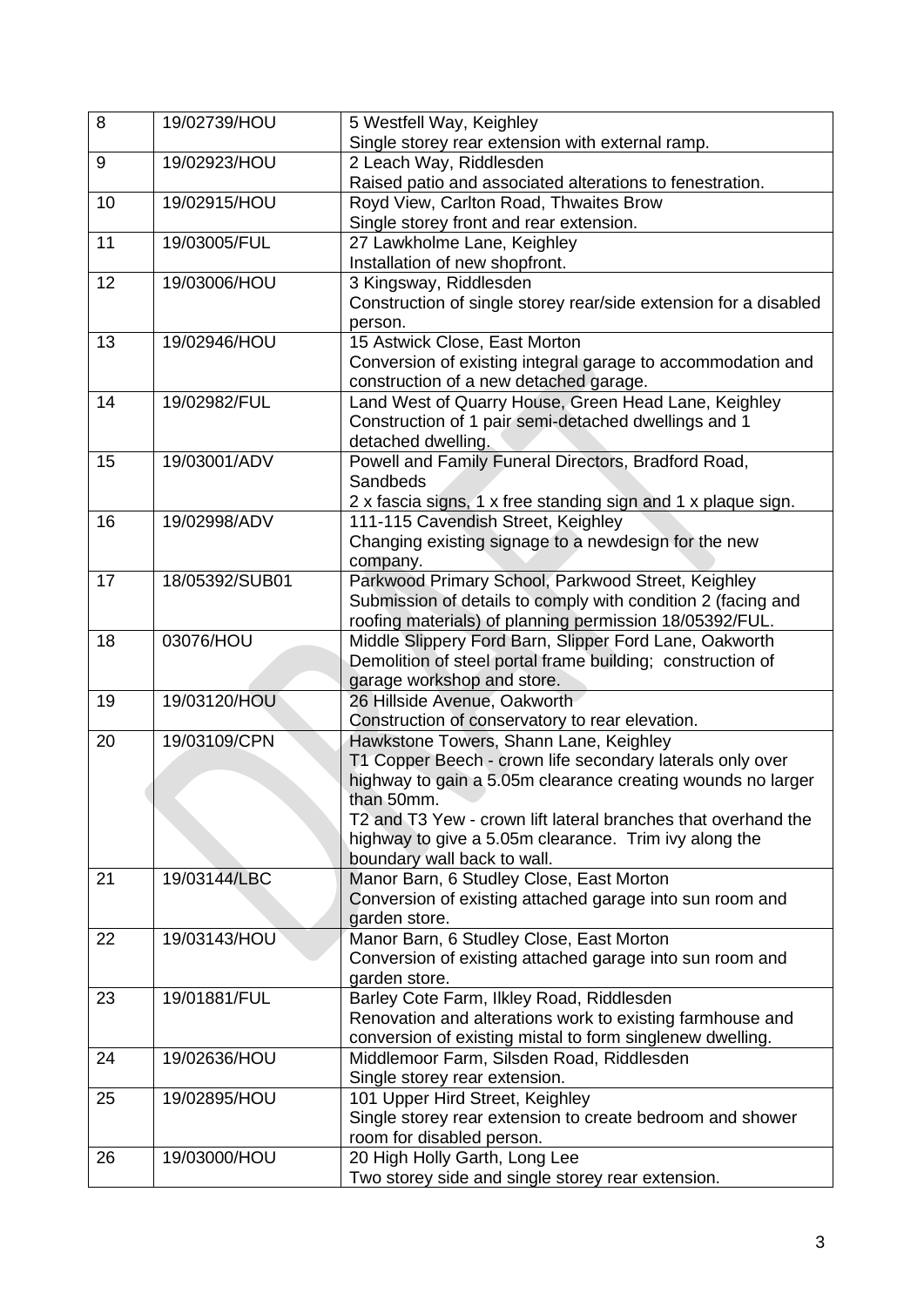| 27 | 19/03048/HOU | 165 Bradford Road, Riddlesden<br>Front and rear dormer windows with loft conversion.                                           |  |
|----|--------------|--------------------------------------------------------------------------------------------------------------------------------|--|
|    |              |                                                                                                                                |  |
| 28 | 19/03072/FUL | Middlemoor Farm, Silsden Road, Riddlesden                                                                                      |  |
|    |              | Changeof use of existing agricultural building to use Class B1<br>(light industrial).                                          |  |
| 29 | 19/03183/HOU | Springfield, Long Lee Lane, Long Lee<br>Single storey rear extension and conversion of existing<br>attached garage to bedroom. |  |

## **iii) Applications Refused**

|   | 19/02796/TPO | 50 Hollins Lane, Keighley<br>T1 Sycamore - crown thin by 10% and remove epicormic.<br>Also draw back from property by a maximum of 2m to leave<br>3m remaining.       |
|---|--------------|-----------------------------------------------------------------------------------------------------------------------------------------------------------------------|
|   | 19/02834/HOU | 28 Highfield Lane, Keighley<br>Front dormer window.                                                                                                                   |
| 3 | 19/03364/TPO | 2 Greenfell Close, Keighley<br>T1 Ash - fell, interfering with the sewers and over matured.                                                                           |
| 4 | 19/02512/LBC | 22-24 Goose Eye, Laycock<br>Conversion of existing dwelling into two dwellings with side<br>and rear extension.                                                       |
| 5 | 19/02052/FUL | Al-Hidaayah Foundation, Bridge Street, Keighley<br>Formation of wall along boundary to include entrances for<br>vehicles and pedestrians and resurfacing of car park. |
| 6 | 19/02810/HOU | 111 Devonshire Street, Keighley<br>Construction of front and rear dormer windows and two storey<br>rear extension.                                                    |
| 7 | 19/03152/PAR | Agricultural Building, Turnshaw Road, Oakworth<br>Change of use of agricultural building andland to onedwelling<br>(C3) and associated building operations.           |

## **iv) Other Planning Matters**

There were no other planning matters to discuss.

## **126/2019 (P) Delegation of Comments on Planning Applications**

There were no planning applications to delegate.

## **127/2019 (P) Bradford Council Area Planning Panel and Regulatory & Appeals Committee**

There were none.

## **128/2019 (P) Planning Appeals**

The Chair said that Beltrees Cattery appeal was still with the Secretary of State awaiting a response.

## **129/2019 (P) Footpaths and Public Rights of Way**

There were none.